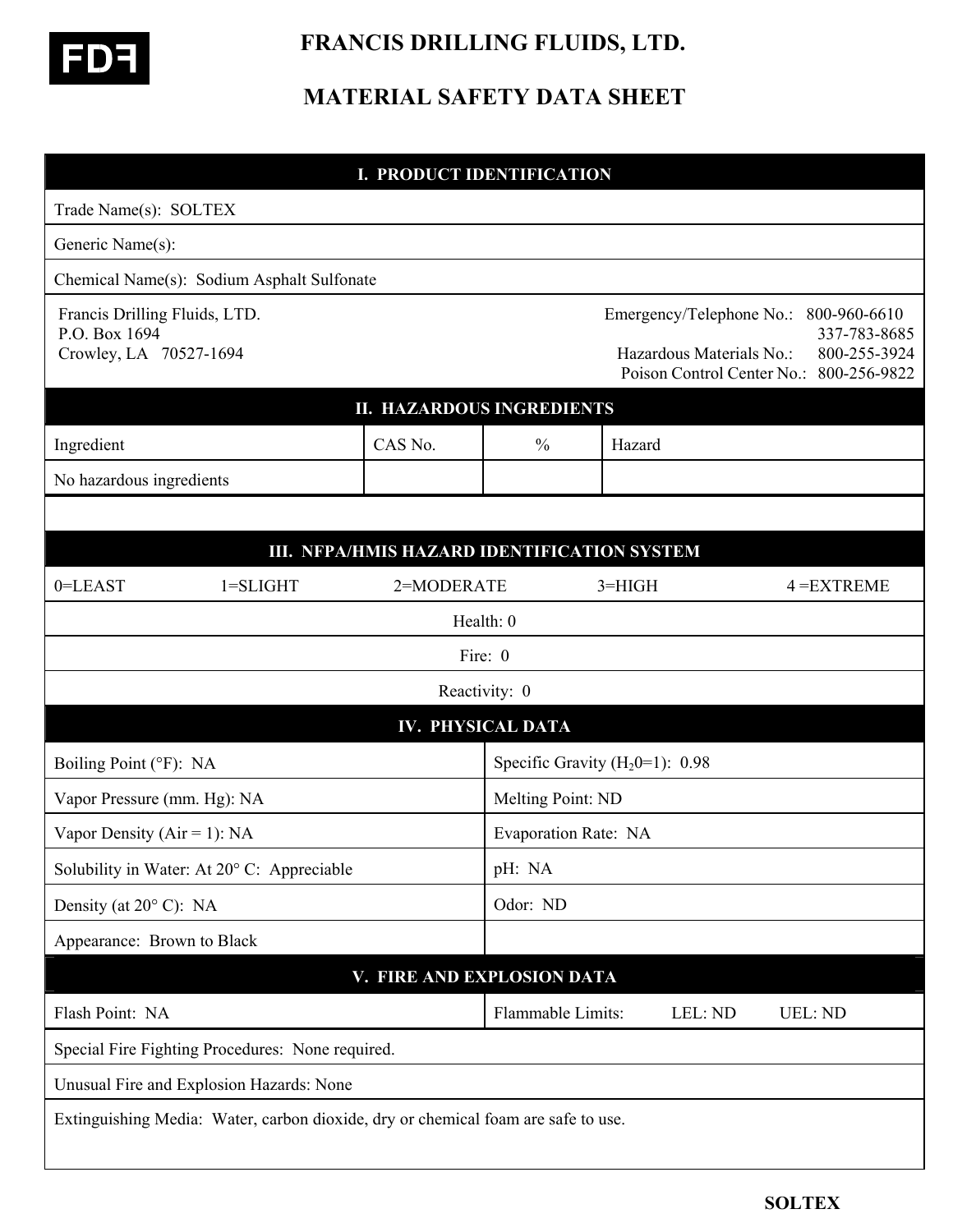|                                                                                                                            | <b>VI. REACTIVITY</b>       |                            |  |  |  |  |
|----------------------------------------------------------------------------------------------------------------------------|-----------------------------|----------------------------|--|--|--|--|
| Stability: Stable                                                                                                          |                             |                            |  |  |  |  |
| Hazardous Polymerization: No polymerization.                                                                               |                             |                            |  |  |  |  |
| Incompatibility: Acid                                                                                                      |                             |                            |  |  |  |  |
| Hazardous Decomposition: Does not decompose.                                                                               |                             |                            |  |  |  |  |
| VII. HEALTH HAZARD INFORMATION                                                                                             |                             |                            |  |  |  |  |
| Routes of Exposure and Effects:                                                                                            |                             |                            |  |  |  |  |
| Skin: Moderate irritant.                                                                                                   |                             |                            |  |  |  |  |
| Eyes: Moderate irritant.                                                                                                   |                             |                            |  |  |  |  |
| Inhalation: Excessive inhalation of dust may be irritating to upper respiratory tract.                                     |                             |                            |  |  |  |  |
| Ingestion: ND                                                                                                              |                             |                            |  |  |  |  |
| Permissible Exposure Limits: (for air contaminants) ND                                                                     |                             |                            |  |  |  |  |
| OSHA PEL (8hr. TWA): ND                                                                                                    |                             |                            |  |  |  |  |
| <b>ACGIH TLV: ND</b>                                                                                                       |                             |                            |  |  |  |  |
| Carcinogenicity:                                                                                                           |                             |                            |  |  |  |  |
| Listed By NTP: Not listed                                                                                                  | Listed By: IARC: Not listed | Listed By OSHA: Not listed |  |  |  |  |
| Acute Oral LD50:                                                                                                           | Acute Dermal LD50:          | Aquatic Toxicology LC50:   |  |  |  |  |
| Emergency and First Aid Procedures:                                                                                        |                             |                            |  |  |  |  |
| Skin: Wash with soap and water. If irritation develops, seek medical attention.                                            |                             |                            |  |  |  |  |
| Eyes: Immediately flush eyes with running water for 15 minutes. If irritation develops, seek medical attention.            |                             |                            |  |  |  |  |
| Ingestion: Dilute with two glasses of water and induce vomiting. If symptoms continue or develop, seek medical assistance. |                             |                            |  |  |  |  |
| Inhalation: Remove from exposure if symptoms develop, seek medical attention.                                              |                             |                            |  |  |  |  |
| Additional Health Hazard Information::                                                                                     |                             |                            |  |  |  |  |
| VIII. HANDLING AND USE PRECAUTIONS                                                                                         |                             |                            |  |  |  |  |
| Steps to be Taken if Material is Released or Spilled: Sweep up. No special precautions required.                           |                             |                            |  |  |  |  |
| Waste Disposal Methods: Place in approved disposal facility.                                                               |                             |                            |  |  |  |  |
| Handling and Storage Precautions: Store in a dry area.                                                                     |                             |                            |  |  |  |  |
| IX. INDUSTRIAL HYGIENE CONTROL MEASURES                                                                                    |                             |                            |  |  |  |  |
| Ventilation Requirements: Mechanical ventilation is recommended.                                                           |                             |                            |  |  |  |  |
| Respirator: NIOSH approved respirator may be required if high airborne concentrations are experienced.                     |                             |                            |  |  |  |  |
| Eye Protection: Goggles when airborne concentrations occur.                                                                |                             |                            |  |  |  |  |